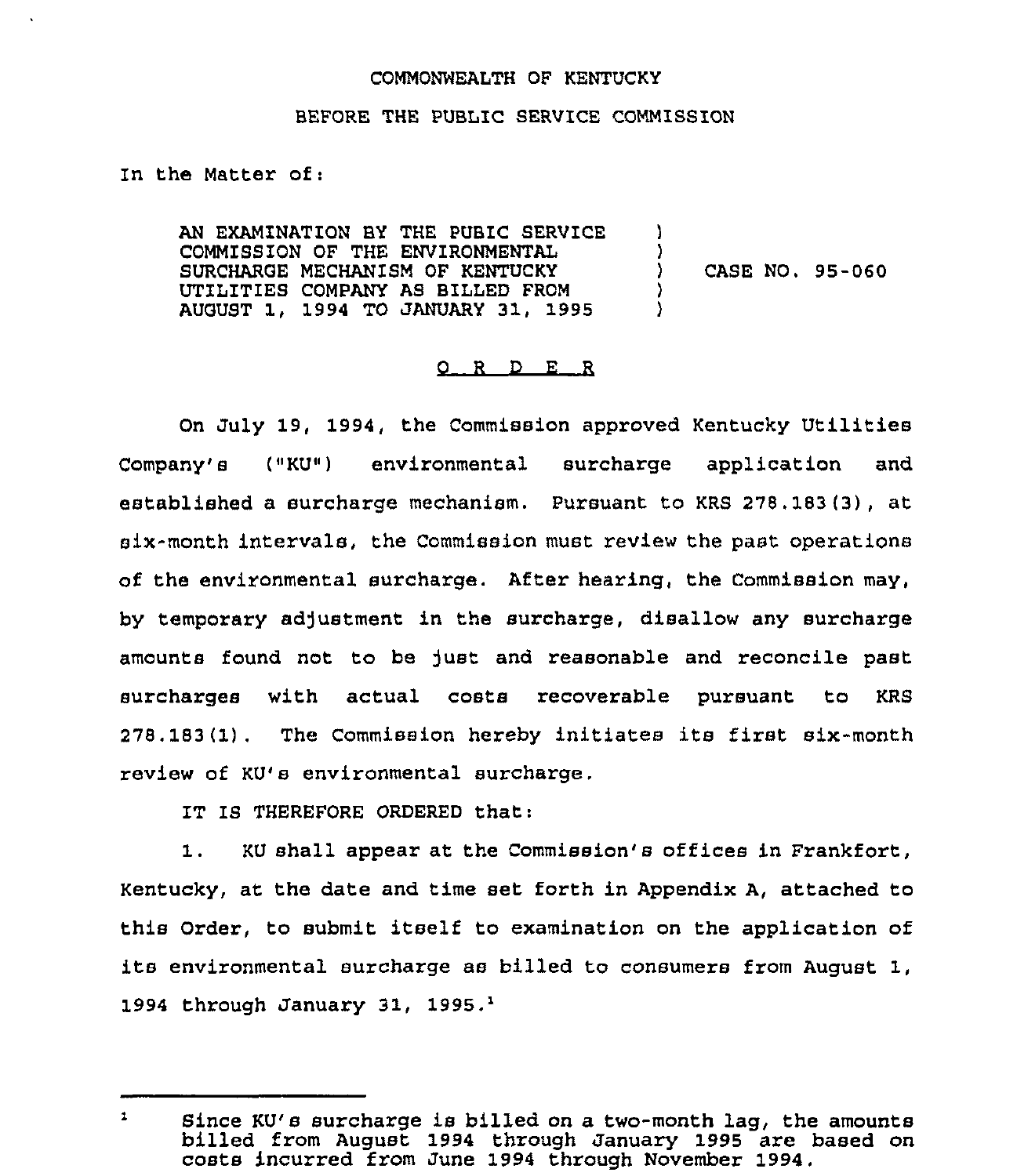2. KU shall give notice of the hearing in accordance with the provisions of 807 KAR 5:011, Section 8(5). At the time publication is requested, KU shall forward a duplicate of the notice and request to the Commission.

3. KU shall, within 15 days from the date of this Order, file the information requested in Appendix B, attached to this Order, along with any prepared testimony in support of the reasonableness of the application of its environmental surcharge mechanism during the review period.

4. The procedural schedule set forth in Appendix <sup>A</sup> shall be followed by KU and other partiee to this proceeding.

5. All requests for information and responses thereto shall be appropriately indexed, All responses shall include the name of the witness who will be responsible for responding to questions related to the information, with copies to all parties of record and an original and 10 copies to the Commission.

6. KU's monthly environmental surcharge reports and supporting data for the review period shall be incorporated by reference into the record of this case.

Done at Frankfort, Kentucky, this 1st day of March, 1995.

PUBLIC SERVICE COMMISSION

the

ATTEST

Don Mil

Executive Director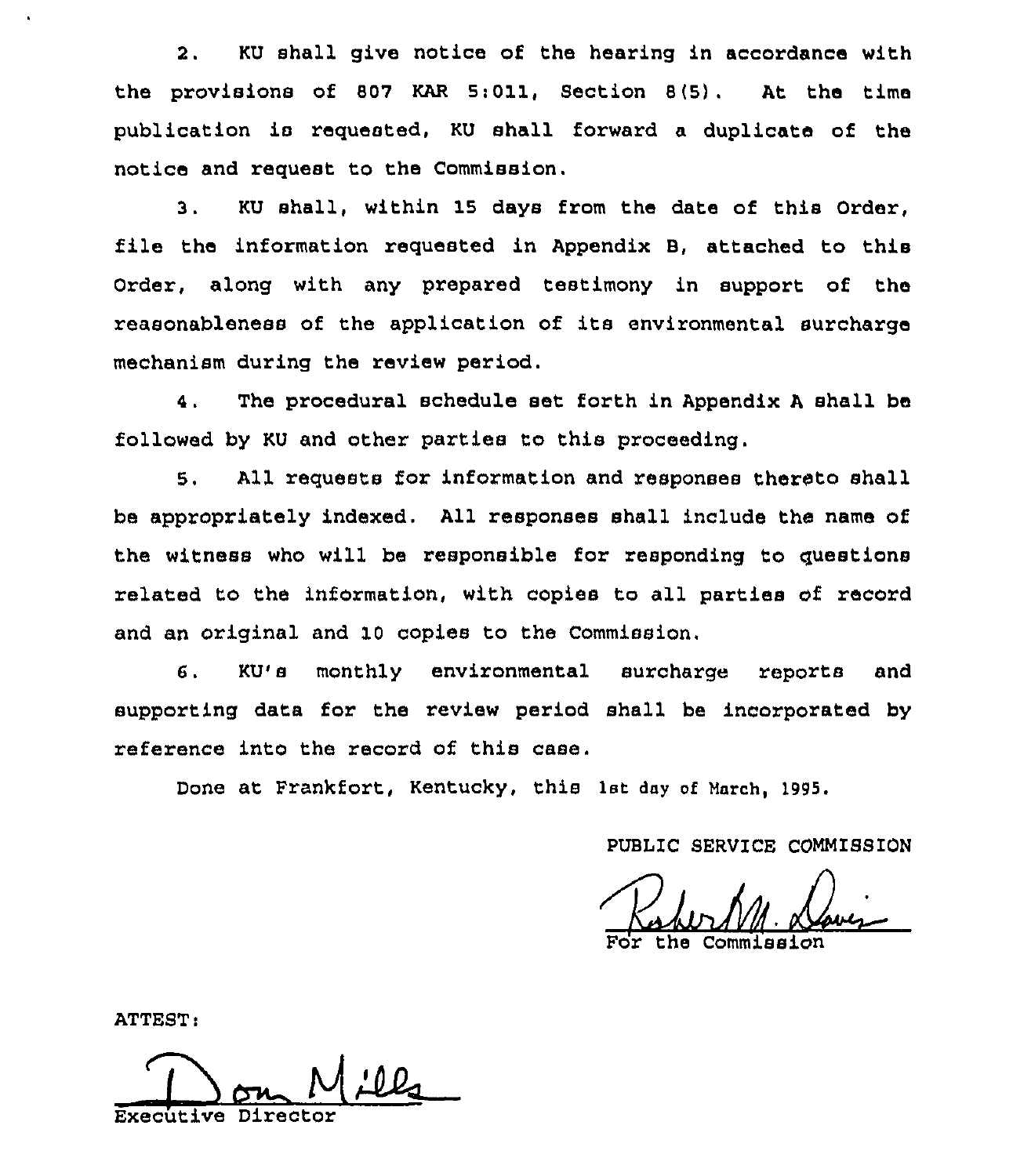# APPENDIX A

 $\sim$ 

# APPENDIX TO AN ORDER OF THE KENTUCKY PUBLIC SERVICE COMMISSION IN CASE NO. 95-060 DATED MARCH 1, 1995

| KU shall serve responses to the initial request                                                                                                                                                                                                     | 03/16/95 |
|-----------------------------------------------------------------------------------------------------------------------------------------------------------------------------------------------------------------------------------------------------|----------|
| All additional requests for information to<br>KU shall be served no later than<br>.                                                                                                                                                                 | 03/31/95 |
| KU shall serve responses to additional<br>requests for information no later than                                                                                                                                                                    | 04/10/95 |
| Intervenor testimony, if any, in verified prepared<br>form shall be served no later than<br>$\begin{array}{cccccccccccccc} \bullet & \bullet & \bullet & \bullet & \bullet & \bullet & \bullet & \bullet & \bullet & \bullet & \bullet \end{array}$ | 04/25/95 |
| All requests for information to Intervenors                                                                                                                                                                                                         | 05/10/95 |
| Intervenors shall serve responses to requests<br>for information no later than $\ldots$ , , , , , , , ,                                                                                                                                             | 05/22/95 |
| Last day for KU to publish notice<br>of hearing date                                                                                                                                                                                                | 05/24/95 |
| Public Hearing is to begin at 10:00 a.m., Eastern<br>Daylight Time, in Hearing Room 1 of the Commission's<br>offices at 730 Schenkel Lane, Frankfort, Kentucky,                                                                                     |          |
| for the purpose of cross-examination of witnesses<br>of KU and Intervenors                                                                                                                                                                          | 05/31/95 |
| Briefs shall be filed by                                                                                                                                                                                                                            | 06/30/95 |

 $\sim 10$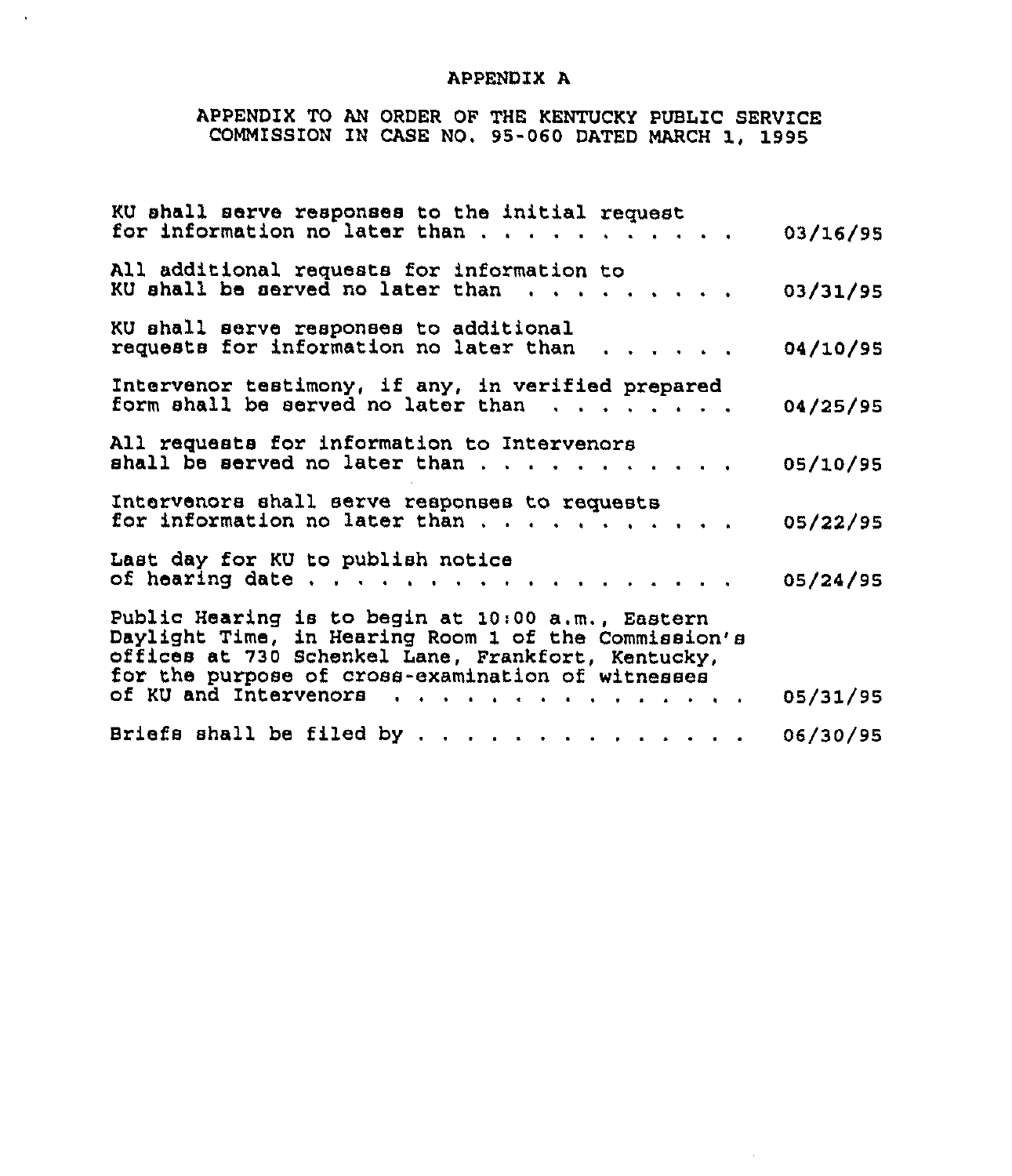#### APPENDIX B

## APPENDIX TO AN ORDER OF THE KENTUCKY PUBLIC SERVICE COMMISS10N IN CASE NO. 95-060 DATED MARCH 1, 1995

## INITIAL INFORMATION REQUEST

1. Prepare ES Forms 4.0, 4.1, and 4.2 as identified in Appendix B to the July 19, 1994 Order in Case No. 93-465 for the billing period August 1994 through January 1995. Include any supporting workpapers, assumptions, or other documents as necessary.

2. For each month in the billing period August 1994 through January 1995, provide the calculations, assumptions, workpapers, and other supporting documents used to determine the amounts KV has reported for Pollution Control Deferred income Taxes and Pollution Control Deferred Investment Tax Credits.

3. Refer to ES Form 2. 1, Plant, CHIP, and Depreciation Expense, for November 1994.

a. For each project listed, indicate the percentage of completion as of November 30, 1994.

b. For each project still in progress as of November 30, 1994, indicate whether the project was on schedule, behind schedule, or ahead of schedule. Provide the expected completion date if different from information filed in the Case No. 93-465 application, Lucas Exhibit 1,

4. Refer to ES Form 2.3, Inventory of Emission Allowances, for November 1994.

a. Describe the circumstances of the March 1993 purchase of 12,900 allowances, 1995 vintage year.

b. Provide the calculation of the weighted average cost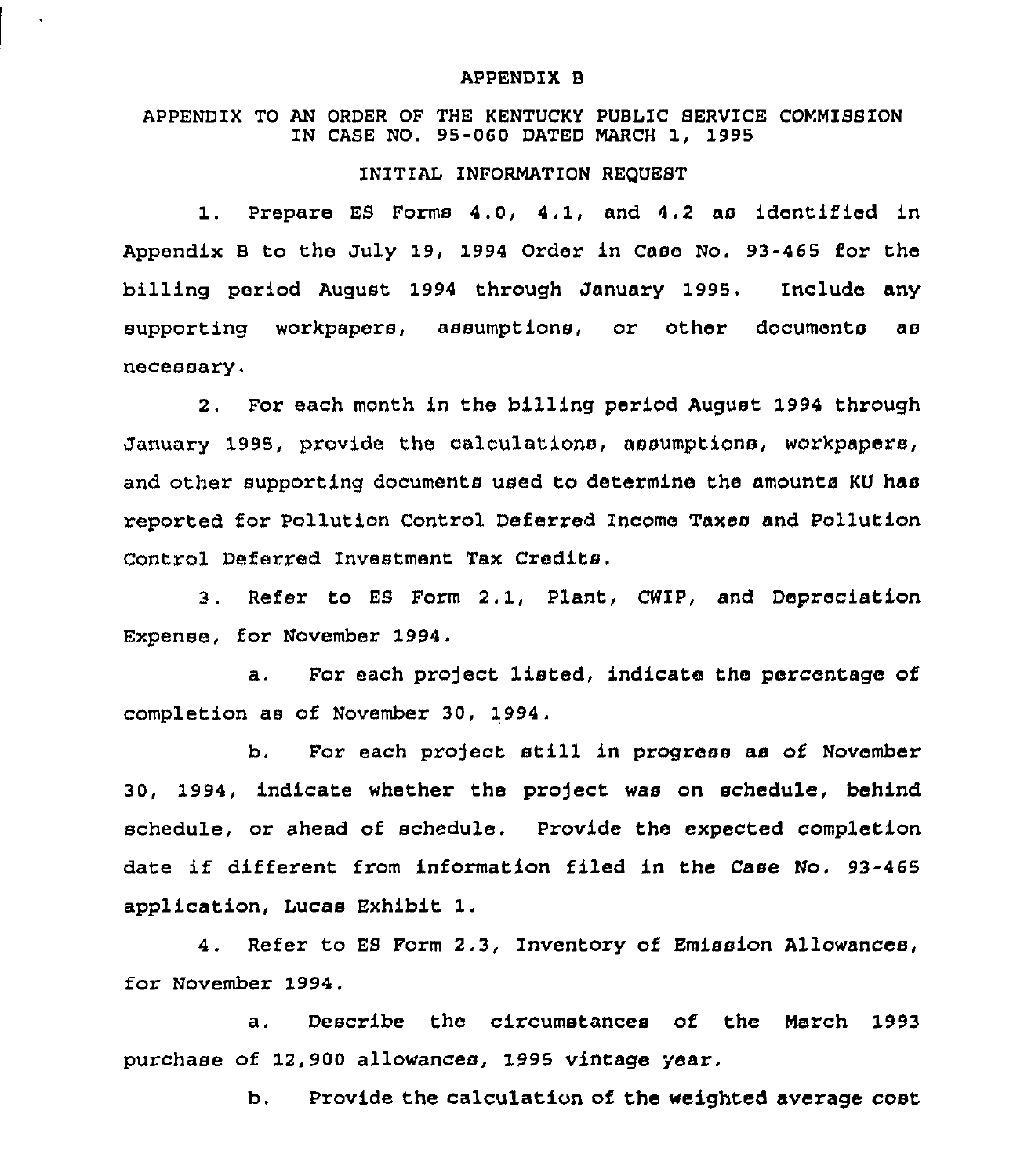of the allowance ending inventory.

c. Explain the function of the Extension Allowance Pooling Group. Indicate when the Group was organized and when KU )oined. Describe the Group's activities during the period June through November 1994,

5. The instructions for ES Form 2.5 state that in any month where significant changes occur in the five subaccount expense levels, KU is to attach an explanation of the reason(s) for the change.

a. Explain the changes in the expense levels for Subaccount No. 51207, Ash Handling - Maintenance, reported for August, September, and October 1994,

b. Explain the changes in the expense levels for Subaccount No. 51209, CEMS and Precipitator Maintenance, reported for June, July, September, and October 1994.

c. Explain the change in the expense level for Subaccount No. 51209, Scrubber Maintenance, reported for June 1994.

d. Why did KU not provide explanations concerning the expense level changes listed above'? If KU did not consider the subaccount changes to be significant, provide KU's definition of significant.

6. Refer to the ES Form 2.5 for each month of the review period. On five separate occasions, the balance in a particular subaccount for a generating station was reported as a negative balance. Explain how the expense subaccount balance was negative on each of the five occasions.

7. Refer to KU's application in Case No. 93-465, Lucas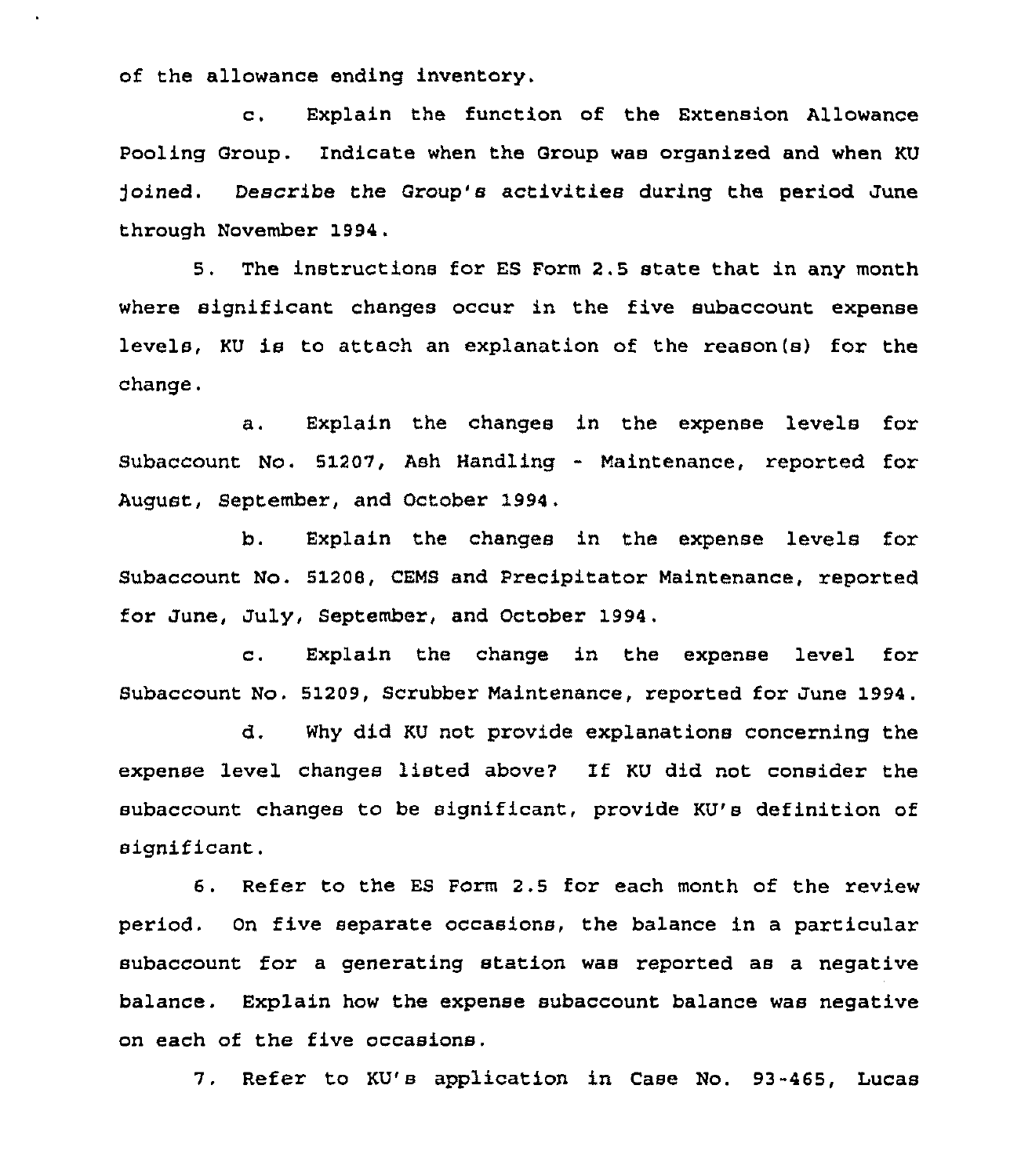Exhibit 1, and ES Form 2.5. Identify the specific project shown on Lucas Exhibit 1 that corresponds with each of the generating station subaccounts listed below. If a subaccount does not correspond with a specific project in the compliance plan, explain why the subaccount has been included in the surcharge.

Tyrone - Subaccount No. 51207, Ash Handling  $a.$ Maintenance.

b. Green River - Subaccount No. 50205, Scrubber Operation.

c. Green River - Subaccount No, 51207, Ash Handling Maintenance.

d. Green River - Subaccount No. 51209, Scrubber Maintenance.

e. Pineville - Subaccount No. 51207, Ash Handling -Maintenance.

8. ES Form 3.0 for the review period shows KU's monthly revenue for July 1993 through November 1994. However, the monthly total company revenue shown in Column <sup>8</sup> differs from the revenue shown in KU's monthly financial reports for each of the 17 months. provide a 17-month reconciliation of ES Form 3.0 and KU's monthly financial reports and explain the reason(s) for the differences.

9. Provide a breakdown of the non-Jurisdictional revenue reported in ES Form 3.0, Column 7, for each expense month under review. This breakdown should identify, for each sale:  $(1)$  the buyer; (2) the revenues generated by the sale; (3) the KW or KWH sold; and  $(4)$  a description of the sale by type, i.e., firm, interruptible, economy, etc,